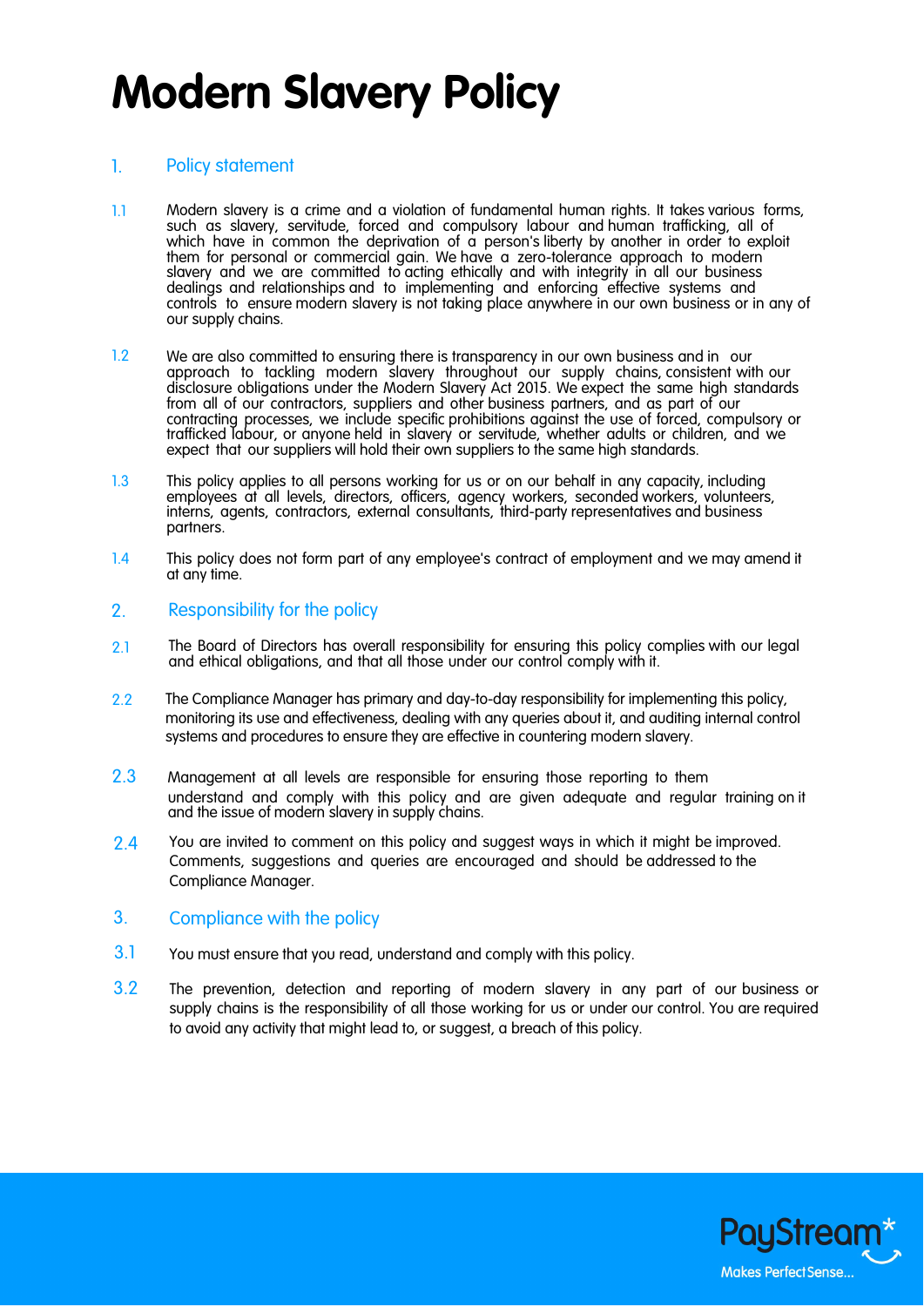- 3.3 You must notify your manager OR the Compliance Manager as soon as possible if you believe or suspect that a conflict with this policy has occurred, or may occur in the future.
- 3.4 You are encouraged to raise concerns about any issue or suspicion of modern slavery in any parts of our business or supply chains of any supplier tier at the earliest possible stage.
- 3.5 If you believe or suspect a breach of this policy has occurred or that it may occur you must notify the Compliance Manager. You should note that where appropriate, and with the welfare and safety of local workers as a priority, we will give support and guidance to our suppliers to help them address coercive, abusive and exploitative work practices in their own business and supply chains.
- 3.6 If you are unsure about whether a particular act, the treatment of workers more generally, or their working conditions within any tier of our supply chains constitutes any of the various forms of modern slavery, raise it with your manager or the Compliance Manager.
- 3.7 We aim to encourage openness and will support anyone who raises genuine concerns in good faith under this policy, even if they turn out to be mistaken. We are committed to ensuring no one suffers any detrimental treatment as a result of reporting in good faith their suspicion that modern slavery of whatever form is or may be taking place in any part of our own business or in any of our supply chains. Detrimental treatment includes dismissal, disciplinary action, threats or other unfavourable treatment connected with raising a concern. If you believe that you have suffered any such treatment, you should inform the Compliance Manager immediately. If the matter is not remedied, and you are an employee, you should raise it formally using our Grievance Procedure, which can be found on the portal.

### Communication and awareness of this policy 4.

- Training on this policy, and on the risk our business faces from modern slavery in its supply chains, forms part of the induction process for all individuals who workfor us, and you should regularly read and remind yourself on the contents of this Policy. 4.1
- 4.2 Our zero-tolerance approach to modern slavery must be communicated to all suppliers, contractors and business partners at the outset of our business relationship with them and reinforced as appropriate thereafter.
- 5. Responding to an incidence of modern slavery
- 5.1 If a specific case of modern slavery is identified here in the UK, it should be reported to the police immediately on 101. If potential victims are in immediate danger, 999 should be used.
- 5.2 In the UK, mechanisms are in place to assist victims of slavery and human trafficking. If you identify a potential victim they can be referred to the National Referral Mechanism to be formally identified as a victim of modern slavery and offered Government-funded support. Referral for potential adult victims is by consent. Government-funded support is provided through a range of specialist providers across the UK. Please contact us for a list of relevant organisations.